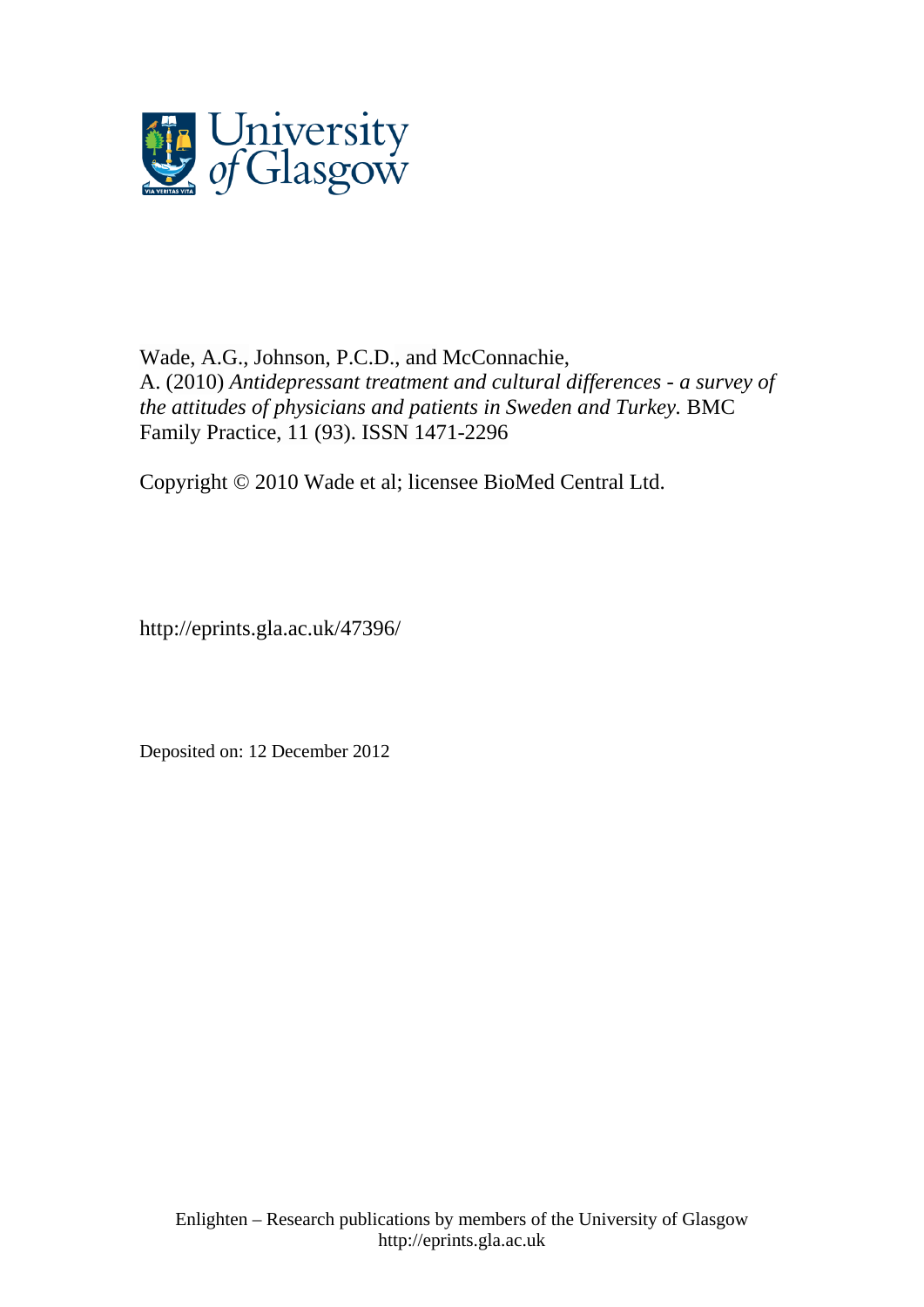# **RESEARCH ARTICLE Example 2018 CONSIDERING ACCESS**



# Antidepressant treatment and cultural differences - a survey of the attitudes of physicians and patients in Sweden and Turkey

Alan G Wade<sup>1\*</sup>, Paul CD Johnson<sup>2</sup>, Alex McConnachie<sup>2</sup>

# Abstract

**Background:** The presenting symptoms of depression can be influenced by cultural differences. This study was conducted to compare the presenting symptoms and response to antidepressant medication of patients in Sweden and Turkey, two culturally different European countries.

Methods: Recruitment was triggered when adult patients were diagnosed with a depressive or anxiety disorder by a primary care physician and prescribed an antidepressant. Physicians and patients recorded presenting symptoms and completed relevant questionnaires just before and 8 weeks after starting treatment with an antidepressant. These included the Hospital Anxiety and Depression Scale (HADS), the Clinical Global Impressions (CGI) scale, the Sheehan Disability Scale (SDS), and Likert scales gauging the importance of physical and psychological symptoms. Patients also rated severity of prominent symptoms (depression, anxiety, stress, sleep and pain) from zero to ten. The outcomes were compared between patients from Sweden and Turkey using Fisher's Exact test and twosample t-tests.

Results: The study was conducted in 460 patients (107, 23.3% in Sweden; 353, 76.7% in Turkey). Presenting symptoms differed between Sweden and Turkey, with Turkish patients more likely to present with physical symptoms, and report a higher number of physical symptoms (mean 2.4 vs. 1.4,  $p < 0.001$ ). In both countries, the diagnosis made by the physician differed from that derived from the HADS score at the start of the study. The HADS diagnosis varied between the countries with significantly different proportions of patients in each country being diagnosed with depression alone, anxiety alone or depression with anxiety. While all symptoms improved after antidepressant treatment in both countries, Turkish patients showed a greater degree of response than Swedish patients in depression (p = 0.048), stress (p = 0.014) and pain (p < 0.001) as measured by the prominent symptoms assessment (PSA).

**Conclusions:** The presenting symptoms of patients diagnosed with a depressive or anxiety disorder by a primary care physician and prescribed an antidepressant differ between Turkey and Sweden. Patients in Turkey were more likely to present with physical symptoms than patients in Sweden and present with more physical symptoms. After 8 weeks of antidepressant treatment, the improvement from baseline was greater in Turkish patients, and this was reflected in their improved functioning.

# Background

Depression is a common and disabling mental illness, which 'refers to a wide range of mental health problems characterised by the absence of a positive effect, low mood and a range of associated emotional, cognitive,

\* Correspondence: [alangwade@fastmail.fm](mailto:alangwade@fastmail.fm)

<sup>&</sup>lt;sup>1</sup>3 Todd Campus, West of Scotland Science Park, Glasgow G20 0KA, UK Full list of author information is available at the end of the article





© 2010 Wade et al; licensee BioMed Central Ltd. This is an Open Access article distributed under the terms of the Creative Commons Attribution License [\(http://creativecommons.org/licenses/by/2.0](http://creativecommons.org/licenses/by/2.0)), which permits unrestricted use, distribution, and reproduction in any medium, provided the original work is properly cited.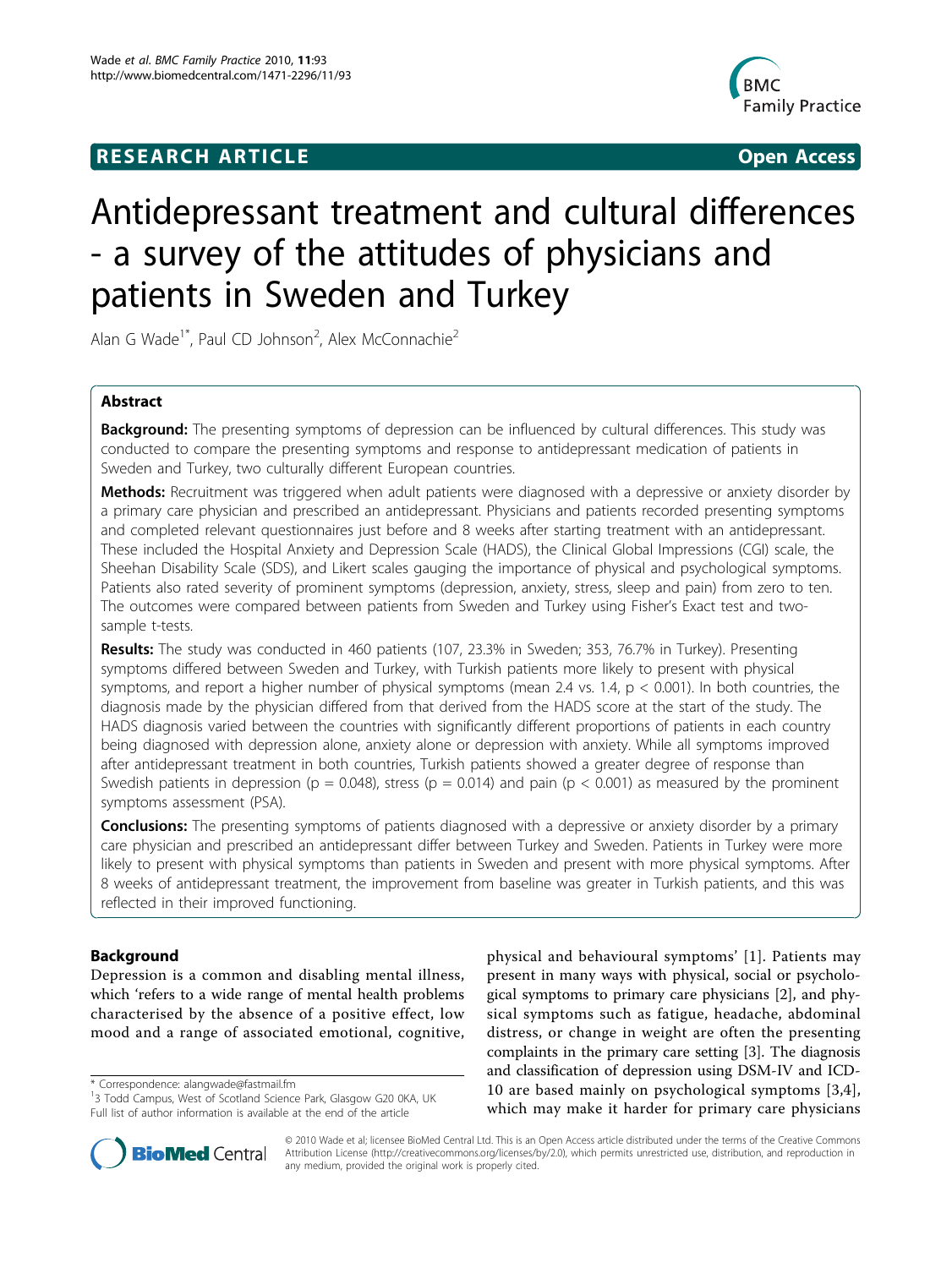to correctly diagnose depression in patients presenting with physical symptoms.

The symptomatic presentation of depression is known to vary between cultural groups [[5,6](#page-9-0)]. People from non-Western cultures are more likely to use phrases that allude to physical sensations [[6\]](#page-9-0). The World Organisation of Family Doctors (WONCA) culturally sensitive depression guideline notes that 'The primary care physician needs to understand the cultural, religious and gender paradigm that the individual brings to the consultation in order to increase the chance of establishing a therapeutic alliance that reduces the personal distance between physician and patient. This will maximise the chance of therapeutic success' [\[6](#page-9-0)].

Little is known about why a primary care physician prescribes an antidepressant in response to a diagnosis based on anxiety symptoms or depressive symptoms. Undoubtedly the decision is influenced by the interaction between physician and patient, the manner in which the patient presents and by differing cultural factors.

There are demographic and cultural differences between Sweden and Turkey. Sweden is a Western European country with a population with a median age of 41.5 years [\[7](#page-9-0)]. The majority of the population are Swedish born (87%) [[8\]](#page-9-0), live in urban areas (85%) and are Lutheran (87%) [[7](#page-9-0)]. Turkey is an Eastern European country, which has a younger population with a median age of 27.7 years; with 31% living in rural areas [[7\]](#page-9-0). The Turkish population are 70-75% Turkish ethnicity with 18% of Kurdish ethnicity and the population is almost entirely Muslim (99.8%).

The aim of the current study was to compare the following outcomes for patients prescribed antidepressants for 8 weeks in primary care in Sweden and Turkey:

1. Presenting symptoms of depression reported by the patient and their perceived relative importance to the patient, and patient-reported outcomes from the Hospital Anxiety and Depression Scale (HADS), Sheehan Disability Scale and a prominent symptoms assessment scale

2. Presenting symptoms of depression noted by the patient's physician and their perceived relative importance

3. Presumptive diagnosis by the physician compared with a diagnosis determined by the HADS scale

4. Changes in symptoms after 8 weeks of antidepressant treatment as assessed by patient-reported outcomes and the patient's physician

# Methods

#### Study design

This was an 8-week naturalistic study designed to compare presenting symptoms and response to antidepressant medication in adult patients prescribed an antidepressant by their primary care physician in Sweden and Turkey, two culturally different European countries. The study was approved by the appropriate ethical committees in Sweden (Uppsala Regional Ethics Committee) and Turkey (Eftal Training and Research Hospital, Istanbul) in accordance with the International Conference on Harmonization (ICH) guidelines for Good Clinical Practice (GCP).

#### Patients

Recruitment to the study was triggered by primary care physicians first prescribing an antidepressant to patients aged 18-80. There were no specific exclusion criteria. Concomitant medications, including anxiolytics and analgesics, were allowed. A total of 460 consecutive consenting patients, 107 of whom (23.3%) were recruited in Sweden and 353 (76.7%) in Turkey, were enrolled in the study by 65 primary care physicians (43 in Turkey and 22 in Sweden) between October 2004 and August 2006.

#### Ethics

The study was approved by the appropriate ethical committees in Sweden and Turkey in accordance with the International Conference on Harmonization (ICH) guidelines for Good Clinical Practice (GCP) [\[9](#page-9-0)].

#### Outcome measures

Following informed patient consent, parallel questionnaires were independently completed by the physician and patient. The diagnosis triggering the decision to prescribe an antidepressant was recorded by the physician, and for comparison, the patient completed the self-rating Hospital Anxiety and Depression Scale (HADS) [\[10\]](#page-9-0). Depression without anxiety was defined as a HADS-Depression score ≥11 and a HADS-Anxiety score <11; depression with anxiety was defined as a score ≥11 for both the HADS-Depression and HADS-Anxiety subscales; and anxiety without depression was defined as a HADS-Anxiety score ≥11 and a HADS-Depression score <11. Patients scoring <11 on both scales were 'unassigned'. The degree of illness was assessed by the physician using the Clinical Global Impression Severity (CGI-S) scale [[11](#page-9-0)] and by patients completing a battery of five scales of prominent symptoms (depression, anxiety, stress, sleep and pain, rated from zero to ten). In a separate analysis we have shown that the prominent symptoms assessment scale reliably reflects prominent symptoms of depression (unpublished data). The physical and psychological symptoms reported by the patient on presentation were also recorded by the physician. The importance of a range of psychological (depression, anxiety, stress and sleep problems) and physical (fatigue, gastro-intestinal [GI] disturbance, headache, pain and backache) symptoms was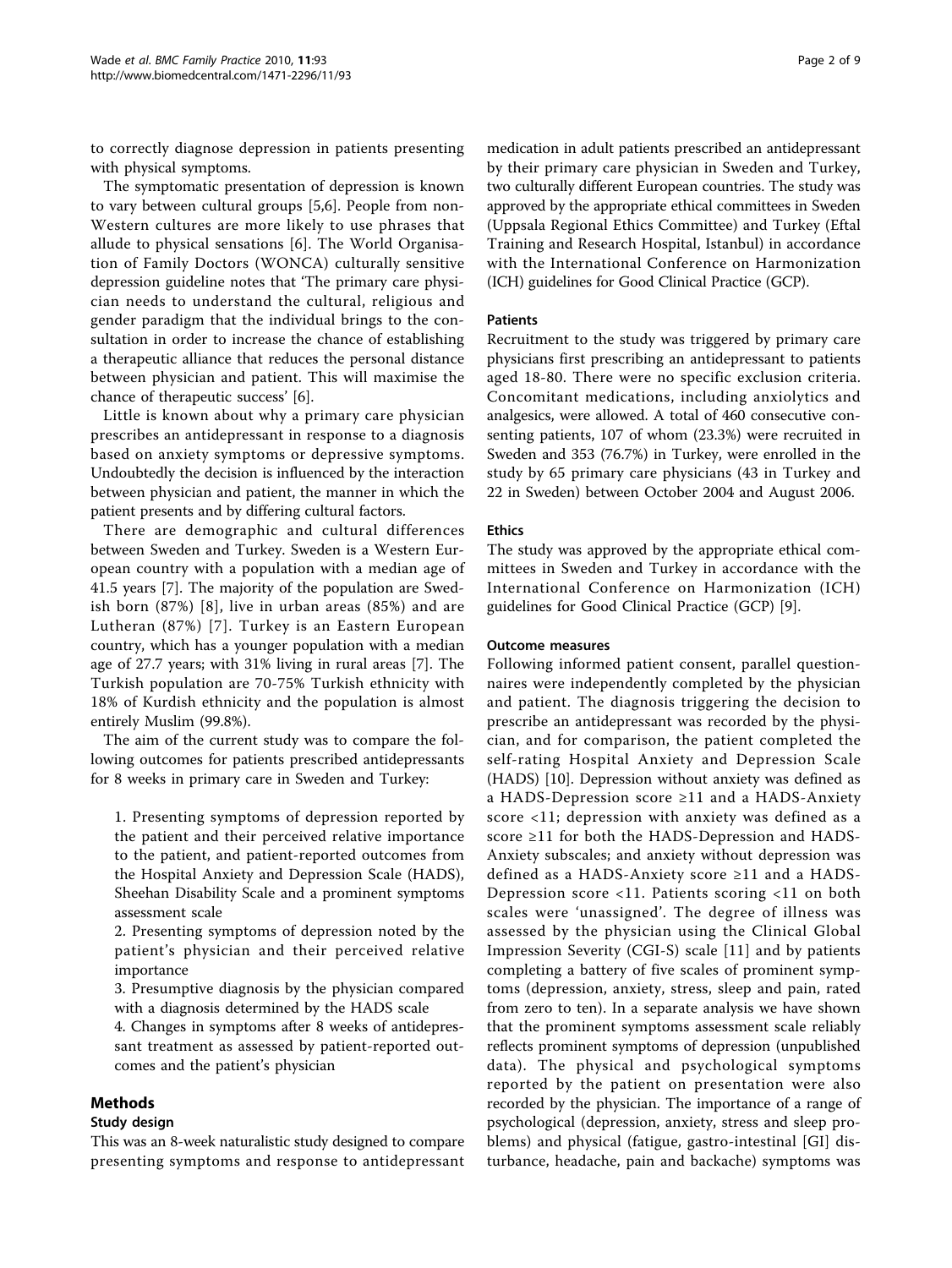assessed by both the physician and the patient on a scale from 1-5. The Sheehan Disability Scale (SDS) was used as a self-rated scale to assess the degree of disability in relation to work, social life and family life, based on the previous week [\[12\]](#page-9-0). Each of these 3 domains was rated from 0 to 10 (no impairment to most severe impairment). The same questionnaires were also completed after 8 weeks to provide information about patient outcome and relative changes in patient symptoms. In addition, patients self-rated their overall improvement using the CGI improvement scale (CGI-I) at 8 weeks, and physicians assessed compliance with antidepressant medication (defined as the patient reporting that they were still taking antidepressant medication at Week 8).

# Statistical methods

Differences between countries were explored initially using Fisher's Exact test and two-sample t-tests. Significant associations were investigated further using linear mixed effects regression models fitted using restricted maximum likelihood, adjusting for the effects of age and sex, and for heterogeneity between physician practices.

#### Results

#### Patient population

The demographic characteristics of the study population at baseline are summarised in Table [1](#page-4-0). The proportion of women recruited in Turkey was higher than in Sweden, although most patients in both countries were women. While the majority of patients in both countries were aged between 35-49 years, the mean age of patients recruited in Turkey was 11 years lower than in Sweden.

#### Presenting symptoms

A higher proportion of Turkish patients (75.6%) than Swedish patients (65.4%) presented with symptoms of depression ( $p = 0.046$ ). There were no other significant differences between countries with respect to the category or number of presenting psychological symptoms at baseline (Table [1](#page-4-0)).

Turkish patients were more likely to present with physical symptoms of fatigue, pain, GI disturbance, cardiovascular and CNS problems than Swedish patients (Table [1\)](#page-4-0). The mean number of physical symptoms reported by patients in Turkey was also greater than in Sweden (2.4 vs. 1.4, p < 0.001; Figure [1b](#page-5-0), Table [1\)](#page-4-0).

The duration of the presenting symptoms prior to a patient first visiting the physician did not differ significantly between countries; the majority of patients (84.1%) had experienced symptoms for more than one month.

Patients in Turkey scored significantly higher than their Swedish counterparts on the depression, stress and pain components of the patient-reported prominent symptoms (Figure [1d-f,](#page-5-0) Table [1\)](#page-4-0), with no evidence of association between the prominent symptoms depression scores and age or sex.

The proportion of patients with severe or extreme illness as assessed by the physician using the CGI-S was significantly greater in Turkey (36.6%) than in Sweden  $(4.8\%)$ ,  $(p < 0.001)$ , as was the mean CGI-S score (Figure [1g](#page-5-0), Table [1\)](#page-4-0).

# Importance of symptoms

The importance of physical symptoms was rated higher in Turkey than in Sweden (mean values of 2.98 vs. 2.42,  $p < 0.001$ ) by the physician, while the patient's rating did not differ between countries. A contrasting pattern was observed for psychological symptoms. There was no difference between countries in the physician's mean assessment of importance, but patients rated the importance of psychological symptoms higher in Sweden than in Turkey (mean values of 3.87 vs. 3.49,  $p < 0.001$ ). The general pattern of physicians rating the importance of physical symptoms higher in Turkey and patients rating psychological symptoms as more important in Sweden reflects the between-country differences apparent in the individual symptoms (Figure [2](#page-6-0)). An exception to this pattern was fatigue, which follows the pattern of psychological symptoms, and was rated as more important by patients in Sweden than in Turkey.

# Diagnosis (Physician and HADS)

There was no significant difference between the countries in the physician's initial diagnosis. However, in both countries the physician's diagnosis differed from the diagnosis obtained by the HADS, with anxiety being under-diagnosed by physicians (Table [2\)](#page-7-0). A statistically significant difference between the countries in diagnosis as measured by the HADS at the first visit was observed  $(p < 0.001)$ . Figure [1c](#page-5-0) shows that patients in Turkey scored significantly higher on the HADS-Depression scale than patients in Sweden (see also Table [1](#page-4-0)). No associations were found between HADS-Depression scores and age or sex.

#### Medication

Selective serotonin reuptake inhibitors (SSRIs) were the most commonly prescribed class of antidepressant at the first visit, with the majority of patients in both Sweden (88.0%) and Turkey (93.2%) being prescribed at least one SSRI (Table [1\)](#page-4-0). Antidepressants other than SSRIs, venlafaxine or mirtazapine were not prescribed in Sweden, whereas tricyclic antidepressants (TCAs) and other antidepressants were prescribed for a small minority of Turkish patients.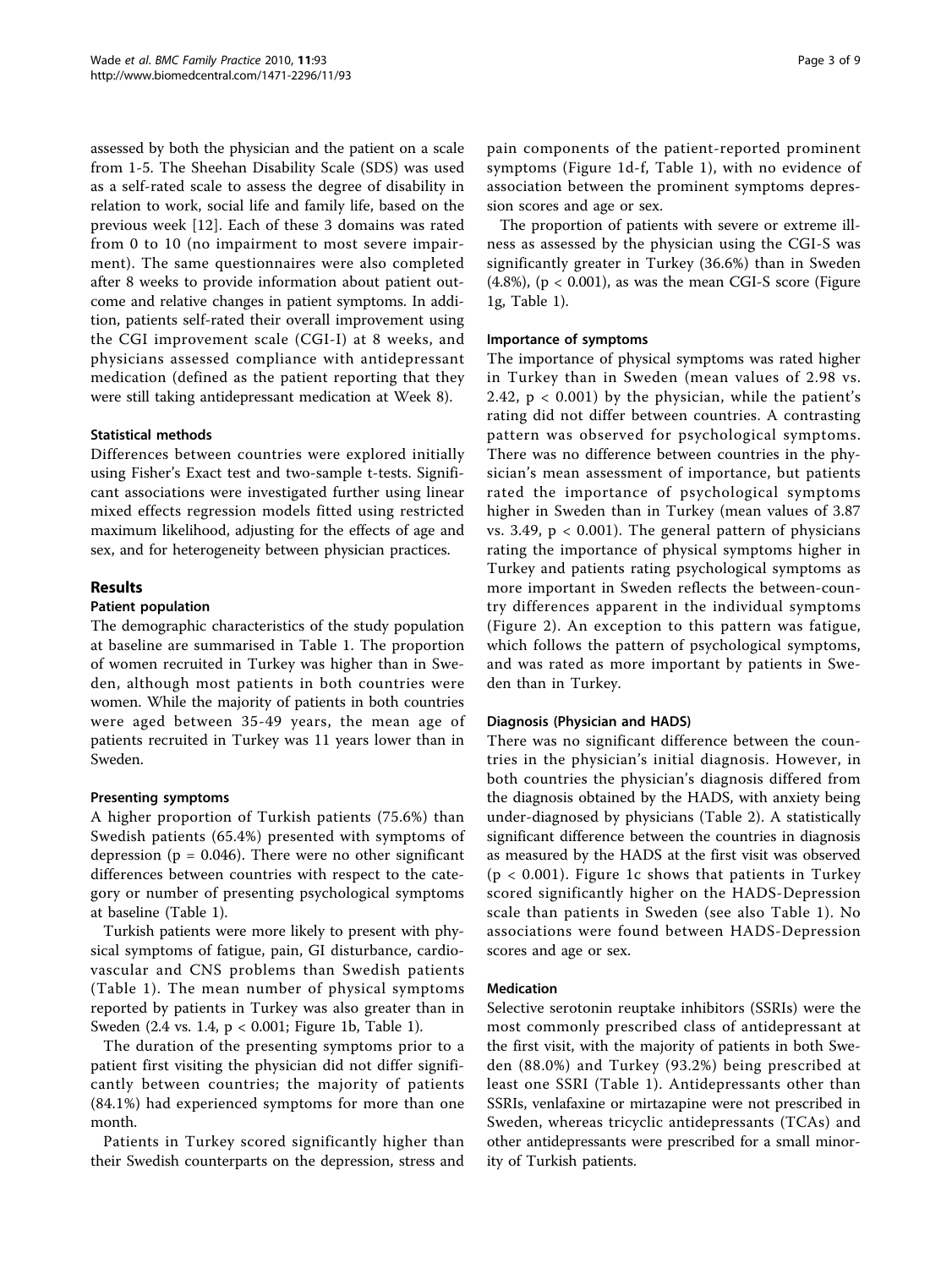| Characteristic                                |                   | Sweden ( $n = 107$ )  | Turkey ( $n = 353$ )         | P-value |
|-----------------------------------------------|-------------------|-----------------------|------------------------------|---------|
| Sex, n (%)                                    | Female            | 58 (55.2%)            | 269 (76.4%)                  | < 0.001 |
| Age                                           | Mean $\pm$ SD (n) | $51.1 \pm 14.7$ (100) | $39.9 \pm 11.5$ (340)        | < 0.001 |
| CGI-Severity <sup>a</sup>                     | Mean $\pm$ SD (n) | $4.4 \pm 0.8$ (105)   | $5.1 \pm 1.1$ (344)          | < 0.001 |
| Medications prescribed, n (%)                 | SSRIs             | 66 (88.0%)            | 275 (93.2%)                  | 0.149   |
|                                               | <b>TCAs</b>       | $0(0.0\%)$            | 5 (1.7%)                     | 0.588   |
|                                               | Venlafaxine       | $3(4.0\%)$            | $6(2.0\%)$                   | 0.395   |
|                                               | Mirtazapine       | 7(9.3%)               | 8(2.7%)                      | 0.017   |
|                                               | Other ADs         | $0(0.0\%)$            | 20 (6.8%)                    | 0.018   |
|                                               | Anxiolytics       | 5(6.7%)               | 52 (17.6%)                   | 0.019   |
|                                               | Hypnotics         | 11 (14.7%)            | 2(0.7%)                      | < 0.001 |
|                                               | Analgesics        | 10 (13.3%)            | 15 (5.1%)                    | 0.018   |
| Presenting symptoms (psychological), n (%) a  | Depression        | 70 (65.4%)            | 267 (75.6%)                  | 0.046   |
|                                               | Anxiety           | 55 (51.4%)            | 188 (53.3%)                  | 0.742   |
|                                               | Sleep             | 55 (51.4%)            | 201 (56.9%)                  | 0.320   |
| Presenting symptoms (physical), n (%) a       | Fatigue           | 47 (43.9%)            | 200 (56.7%)                  | 0.027   |
|                                               | Pain              | 40 (37.4%)            | 209 (59.2%)                  | < 0.001 |
|                                               | Gastro-intestinal | 21 (19.6%)            | 150 (42.5%)                  | < 0.001 |
|                                               | Cardiovascular    | 8(7.5%)               | 86 (24.4%)                   | < 0.001 |
|                                               | CNS               | 29 (27.1%)            | 194 (55.0%)                  | < 0.001 |
| Number of psychological symptoms <sup>a</sup> | Mean $\pm$ SD (n) | $1.7 \pm 0.9$ (107)   | $1.9 \pm 0.9$ (353)          | 0.067   |
| Number of physical symptoms <sup>a</sup>      | Mean $\pm$ SD (n) | $1.4 \pm 1.1$ (107)   | $2.4 \pm 1.3$ (353)          | < 0.001 |
| HADS-Depression <sup>b</sup>                  | Mean $\pm$ SD (n) | $10.3 \pm 4.2$ (99)   | $12.8 \pm 4.5$ (335)         | < 0.001 |
| HADS-Anxiety <sup>b</sup>                     | Mean $\pm$ SD (n) | $12.9 \pm 4.0$ (99)   | $12.6 \pm 4.0$ (335)         | 0.577   |
| Prominent symptoms-Depression <sup>b</sup>    | Mean $\pm$ SD (n) | $5.9 \pm 2.2$ (97)    | $6.8 \pm 2.6$ (342)          | 0.005   |
| Prominent symptoms-Anxiety b                  | Mean $\pm$ SD (n) | $5.7 \pm 2.4$ (101)   | $6.1 \pm 2.8$ (339)          | 0.259   |
| Prominent symptoms-Stress b                   | Mean $\pm$ SD (n) | $6.2 \pm 2.6$ (101)   | $6.9 \pm 2.5$ (341)<br>0.010 |         |
| Prominent symptoms-Sleep b                    | Mean $\pm$ SD (n) | $5.9 \pm 2.9$ (101)   | $6.4 \pm 2.9$ (341)          | 0.158   |
| Prominent symptoms-Pain b                     | Mean $\pm$ SD (n) | $4.8 \pm 3.1$ (101)   | $6.2 \pm 2.8$ (342)          | < 0.001 |
| SDS-Work <sup>b</sup>                         | Mean $\pm$ SD (n) | $6.0 \pm 3.2$ (98)    | $6.0 \pm 2.7$ (332)          | 0.873   |
| SDS-Social <sup>b</sup>                       | Mean $\pm$ SD (n) | $6.9 \pm 2.5$ (102)   | $6.8 \pm 2.5$ (342)          | 0.564   |
| SDS-Family b                                  | Mean $\pm$ SD (n) | $6.6 \pm 2.5$ (102)   | $6.5 \pm 2.6$ (342)          | 0.882   |

#### <span id="page-4-0"></span>Table 1 Demographic and mental health characteristics of the study population on prescription of an antidepressant (baseline), by country

 $a$  As assessed/recorded by the primary care physician

<sup>b</sup> As assessed/recorded by the patient

Abbreviations: AD: antidepressant, CGI-S: Clinical Global Impression Severity Scale, HADS: Hospital Anxiety and Depression Scale, SD: standard deviation, SDS: Sheehan Disability Scale, SSRI: selective serotonin reuptake inhibitor, TCA: tricyclic antidepressant P-values from two sample t-test

# Changes in symptoms after 8 weeks

The proportion of patients returning for their 8-week visit was higher in Turkey than in Sweden (92.9% vs. 76.6%, p < 0.001). We investigated the potential for the higher dropout rate in Sweden to bias the results by comparing the baseline characteristics listed in Table 1 between returners and non-returners within each country (data non shown). In Sweden, none of the outcomes differed significantly, while in Turkey non-returners had lower CGI severity, were less likely to have presented with pain and had fewer physical presenting symptoms. Substantial bias is therefore unlikely because of the low

dropout rate in Turkey and the similarity between returners and non-returners in Sweden.

The results of the overall improvement in the patient's condition using the CGI-I scale, as assessed by the physician and the patient are shown in Table [3](#page-7-0). The distributions of the assessments (very much improved, much improved, minimal improvement or same/worse), were similar between physicians and patients, and in agreement 70.3% of the time; physician-patient agreement was higher in Turkey than in Sweden (73% vs.  $61\%$ , p = 0.040).

Comparison of the patients' mean rating of the importance of symptoms at the first and second visits showed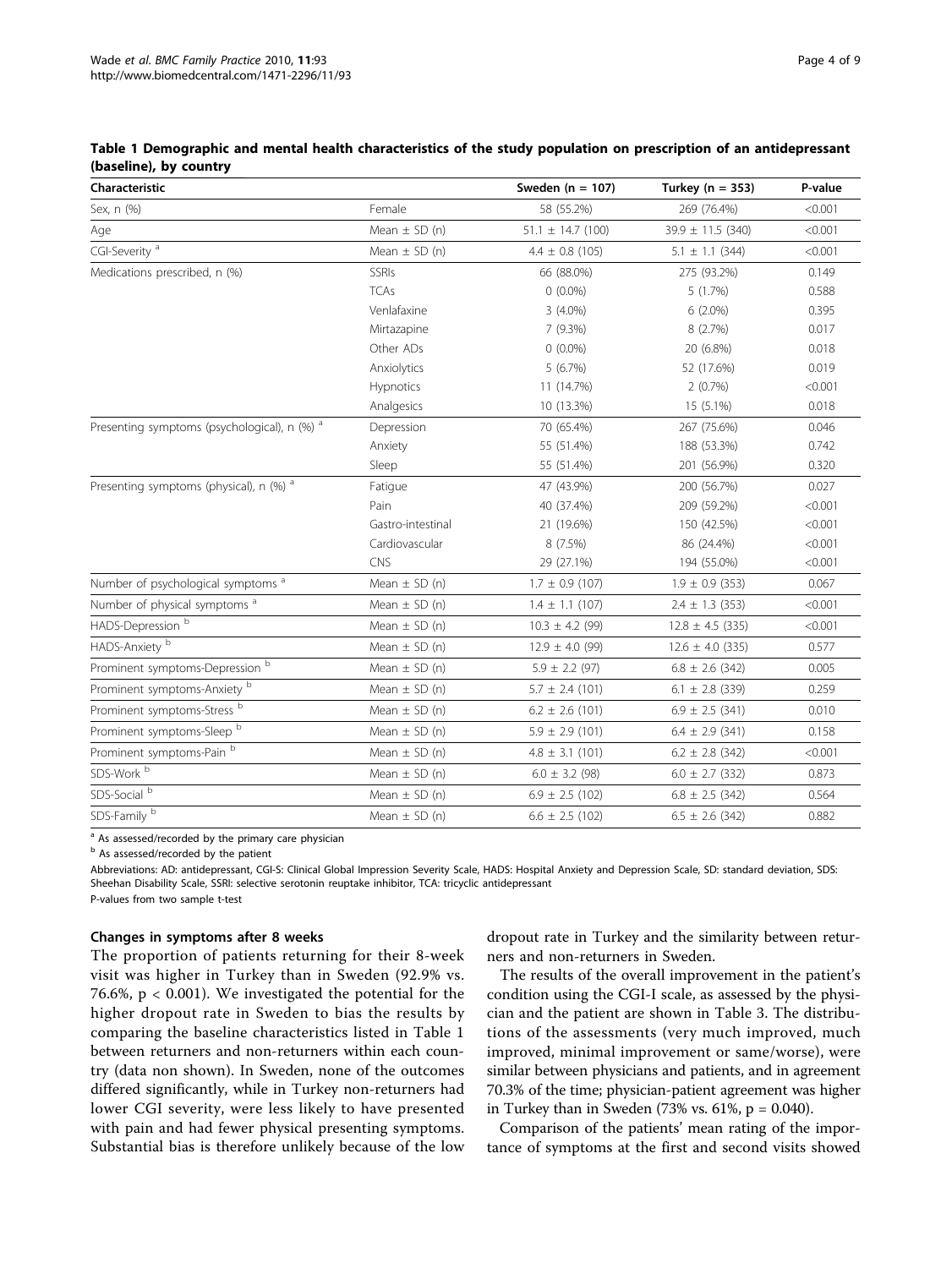<span id="page-5-0"></span>

stress and pain score assessed by the patient; and the CGI-severity (CGI-S) score assessed by the physician are shown. P-values are from tests of association between outcome and the covariates country, sex and age from three univariate linear mixed effects regression models (unadj), and from a multivariate model where the effect of each covariate is adjusted for the effects of the other two (adj).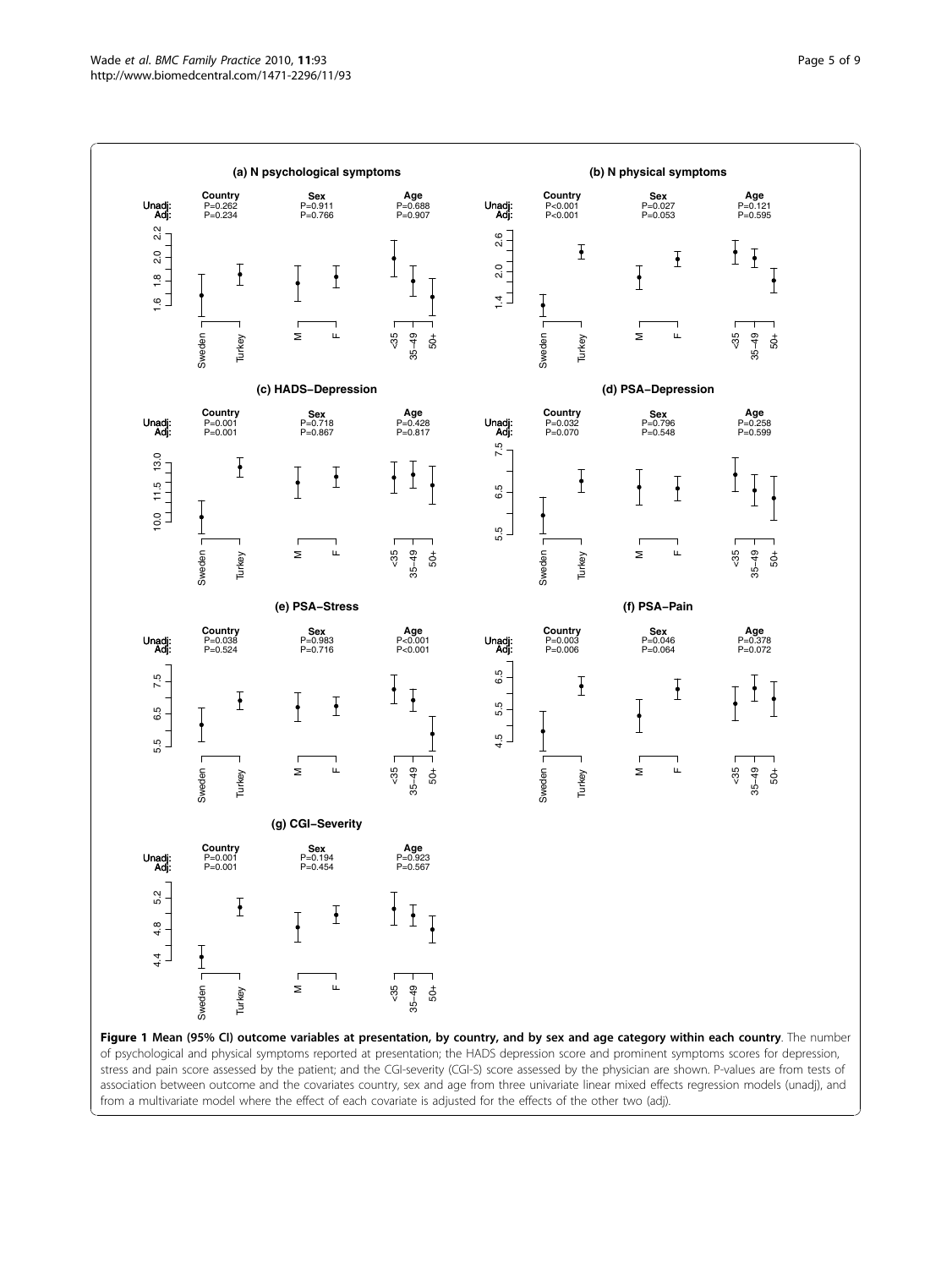<span id="page-6-0"></span>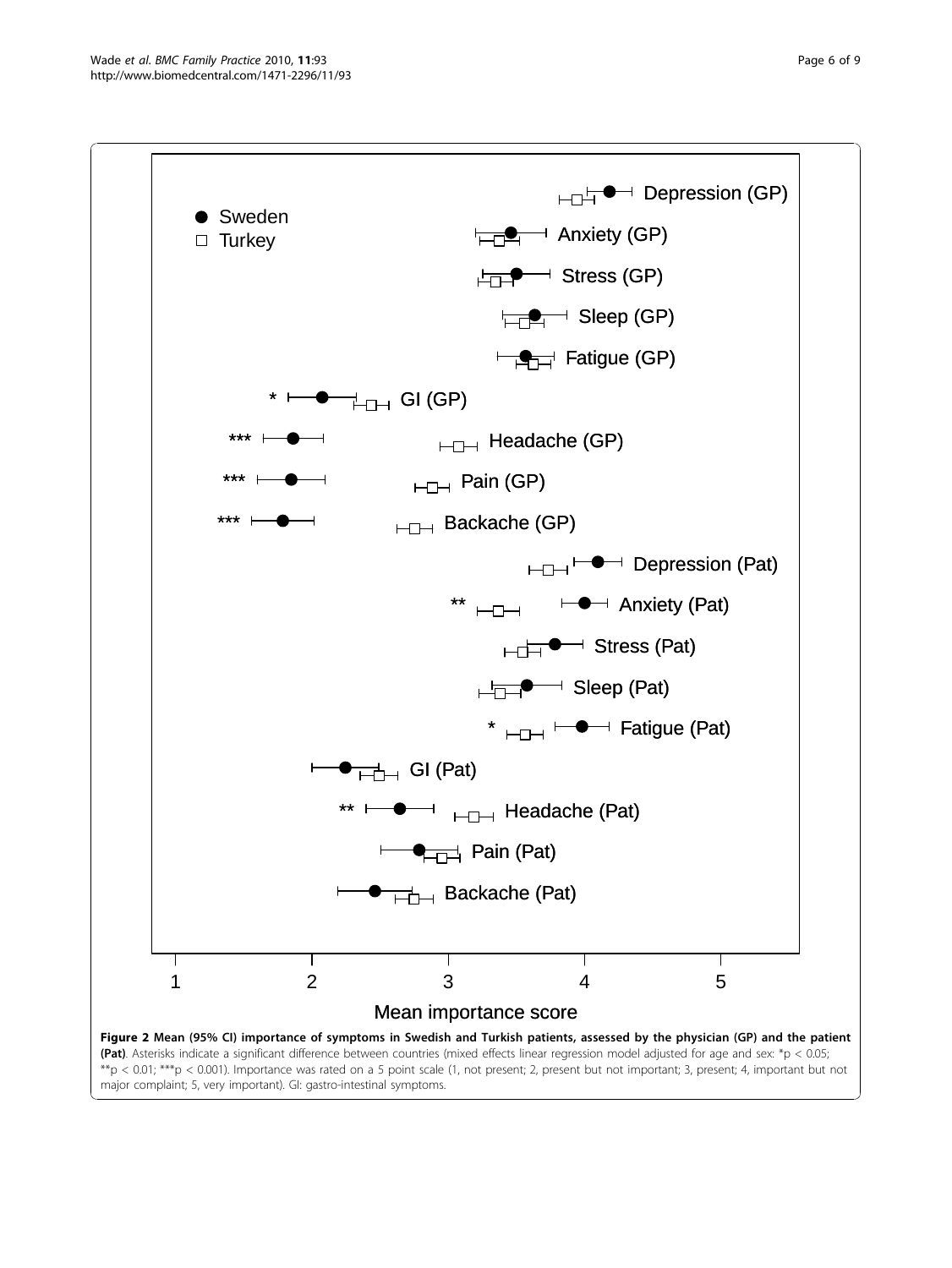| Diagnostic method               |                      | Sweden ( $n = 107$ ) | Turkey ( $n = 353$ ) | P-value |
|---------------------------------|----------------------|----------------------|----------------------|---------|
| Physician diagnosis, n (%)      | Depression alone     | 53 (52.0%)           | 155 (45.2%)          |         |
|                                 | Depression + anxiety | 46 (45.1%)           | 158 (46.1%)          | 0.104   |
|                                 | Anxiety alone        | $3(2.9\%)$           | 30 (8.7%)            |         |
| HADS diagnosis, n (%)           | Depression alone     | $4(4.0\%)$           | 56 (16.7%)           |         |
|                                 | Depression + anxiety | 43 (43.4%)           | 176 (52.5%)          | < 0.001 |
|                                 | Anxiety alone        | 33 (33.3%)           | 65 (19.4%)           |         |
|                                 | Non-assigned         | 19 (19.2%)           | 38 (11.3%)           |         |
| Physician-HADS agreement, n (%) | Same diagnosis       | 33 (35.1%)           | 162 (49.8%)          | 0.014   |

<span id="page-7-0"></span>Table 2 Number (%) of patients with main diagnosis according to the primary care physician and the HADS categories, and agreement between the physician and HADS

Abbreviations: HADS: Hospital Anxiety and Depression Scale

P-values from tests of equal prevalence (Fisher Exact test)

a reduction in all symptoms from baseline (data not shown). The changes in mean HADS, prominent symptoms and SDS scores from baseline to Week 8 are compared by country in Figure [3.](#page-8-0) The degree of improvement was greater in Turkish patients than in Swedish patients across all measures, although this was significant only for three prominent symptoms (PSAdepression:  $p = 0.048$ ; PSA-stress:  $p = 0.014$ ; PSA-pain: p < 0.001). Having had higher HADS-Depression scores at the first visit, Turkish patients improved to near parity with Swedish patients at Week 8 (Figure [3](#page-8-0)). However, the degree of improvement did not differ significantly between Turkey and Sweden (mean 6.57 vs. 4.97,  $p = 0.076$ . There were no significant differences between the countries in mean SDS scores at baseline, but at Week 8 patients in Turkey had lower mean scores on the Work ( $p = 0.009$ ) and Social ( $p = 0.039$ ).

# Medication at Week 8

Over 90% of patients returning for the second visit at Week 8 received a further prescription of antidepressant medication. Table [4](#page-8-0) compares the use of concomitant medication at baseline and Week 8. Approximately half the patients initially prescribed anxiolytics received a further prescription (3.6% in Sweden and 7.9% in

Turkey). In addition, 10.7% of Swedish patients received a further prescription for hypnotics and 12.5% for additional analgesics. Repeat prescription of hypnotics and analgesics was minimal in Turkey.

Treatment compliance (patient's reported adherence to the prescribed course of antidepressant treatment assessed at the second visit at Week 8) was high overall but did not differ significantly between Turkey and Sweden (93.7% vs. 90.2%, p < 0.329).

# **Discussion**

This study showed no significant difference between primary care physicians in Turkey and Sweden in assigning a diagnosis of depression, anxiety or mixed depression/ anxiety to patients prescribed an antidepressant. The patient, however, reported that presenting symptoms, HADS diagnosis and treatment response differed between the two countries. Patients recruited in Turkey were significantly more likely than Swedish patients to present with physical symptoms. They also reported a higher number of physical symptoms and perceived them to be more important than their Swedish counterparts.

The differences noted between the study participants recruited in Sweden and Turkey may reflect the relative demography of the two countries' populations, although

Table 3 Number (%) of patients with CGI-I rating after 8 weeks of antidepressant treatment according to the primary care physician and the patient, and agreement between physician and patient

| Measure                            |                    | Sweden (2)  | Turkey ( $n = 328$ ) | P-value |
|------------------------------------|--------------------|-------------|----------------------|---------|
| Physician CGI-I, n (%)             | Very much improved | 10 (12.2%)  | 73 (23.1%)           |         |
|                                    | Much improved      | 40 (48.8%)  | 184 (58.2%)          | 0.001   |
|                                    | Minimal improved   | 23 (28.0%)  | 46 (14.6%)           |         |
|                                    | Same/worse         | $9(11.0\%)$ | 13 (4.1%)            |         |
| Patient CGI-I, n (%)               | Very much improved | $7(8.9\%)$  | 85 (27.2%)           |         |
|                                    | Much improved      | 31 (39.2%)  | 173 (55.3%)          | < 0.001 |
|                                    | Minimal improved   | 31 (39.2%)  | 27 (8.6%)            |         |
|                                    | Same/worse         | 10 (12.7%)  | 28 (8.9%)            |         |
| Physician-patient agreement, n (%) | Same assessment    | 48 (60.8%)  | 227 (72.8%)          | 0.040   |

P-values from tests of equal prevalence (Fisher Exact test)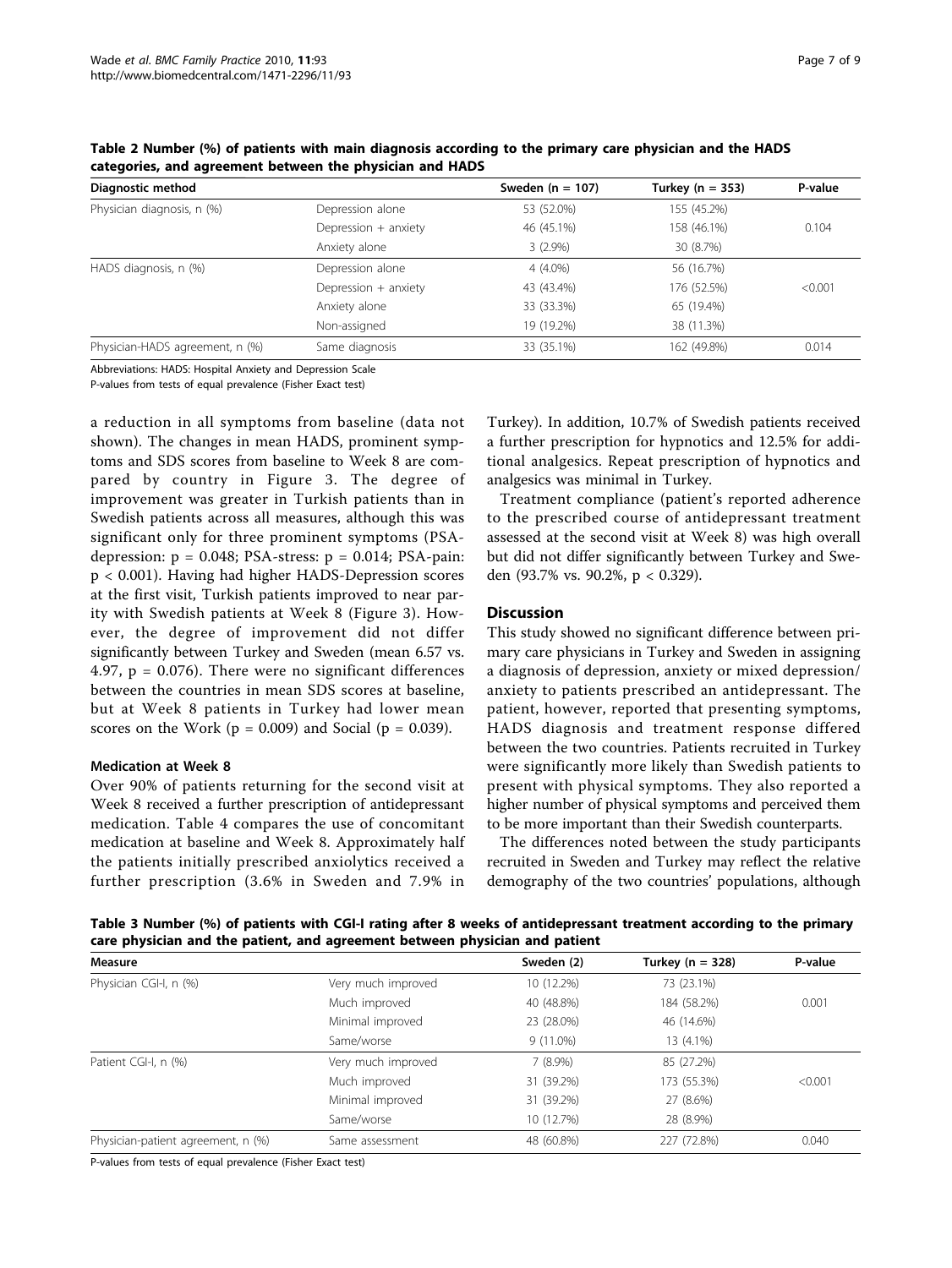<span id="page-8-0"></span>

cultural differences in the other factors leading to prescription of an antidepressant - such as the incidence of depression, tendency to visit a physician and accuracy of diagnosis - could also have contributed to this pattern.

Based on the self-reported HADS scores, using the high score of 11 as indicating caseness [[13\]](#page-9-0), significantly different proportions of patients in each country were prescribed antidepressants for depression alone, anxiety alone or depression with anxiety. Physicians in both countries were more likely to make a diagnosis of depression whilst acknowledging the presence of anxiety symptoms and apparently recognising their importance. This tendency may reflect the increasing recommendation for and use of antidepressants for symptoms of anxiety.

Turkish patients also tended to show a greater degree of response after 8 weeks of antidepressant treatment than Swedish patients and one might speculate that this could be associated with the higher proportion of patients in the Swedish cohort self-reporting anxiety symptoms which may be less responsive to antidepressant treatment. Whatever the reason, the symptomatic improvement observed in Turkish patients is reflected in significantly better functioning at Week 8 within the work and social domains of the SDS in comparison to the Swedish population (Figure 3).

Somatisation was more frequent among Turkish patients than among Swedish patients and this is a common explanation for the apparent under-recognition of

depressive disorders in non-Western cultures [[6\]](#page-9-0). Patients and physicians in Turkey - but not in Sweden often agreed upon the importance assigned to pain, suggesting that Turkish physicians are cognizant of the patient's cultural background and associated tendency to allude to physical rather than psychological symptoms.

Analysis of the HADS and prominent symptoms results reveals that symptoms of depression were more severe at baseline in Turkey compared with Sweden. Furthermore, the extent improvement in depression symptoms after prescription of an antidepressant for 8 weeks was significantly greater in Turkish patients than in Swedish patients. This suggests that Turkish patients responded better to treatment, or at least were more satisfied with the treatment, or gave more extreme ratings of symptoms when depressed or anxious. It is possible that these results do not indicate that Turkish patients are more depressed at baseline but that the HADS does not translate well in this culture. However, this is not supported by the prominent symptoms result, which showed a marginally non-significant difference, or by the CGI-S. The more likely explanation is that Turkish patients are more depressed because they go to their physician less readily or because Turkish primary care physicians have a higher prescribing threshold. Nevertheless Ozmen et al. concluded that the general public in Turkey believe that depression is a treatable illness [[14](#page-9-0)]. It is, therefore, possible that these results may in

Table 4 Number (%) of patients with concomitant medication of anxiolytics, hypnotics and analgesics on prescription of an antidepressant (baseline) and after 8 weeks of antidepressant treatment

| <b>Concomitant medication</b> | <b>Baseline</b> |              |         | Week 8       |              |         |
|-------------------------------|-----------------|--------------|---------|--------------|--------------|---------|
|                               | Sweden n (%)    | Turkey n (%) | p-value | Sweden n (%) | Turkey n (%) | p-value |
| Anxiolytics                   | $5(6.7\%)$      | 52 (17.6%)   | 0.019   | $2(3.6\%)$   | 22 (7.9%)    | 0.394   |
| Hypnotics                     | 11 (14.7%)      | $2(0.7\%)$   | < 0.001 | 6(10.7%)     | $0(0.0\%)$   | < 0.001 |
| Analgesics                    | 10 (13.3%)      | 15 (5.1%)    | 0.018   | $(12.5\%)$   | $5(1.8\%)$   | 0.001   |